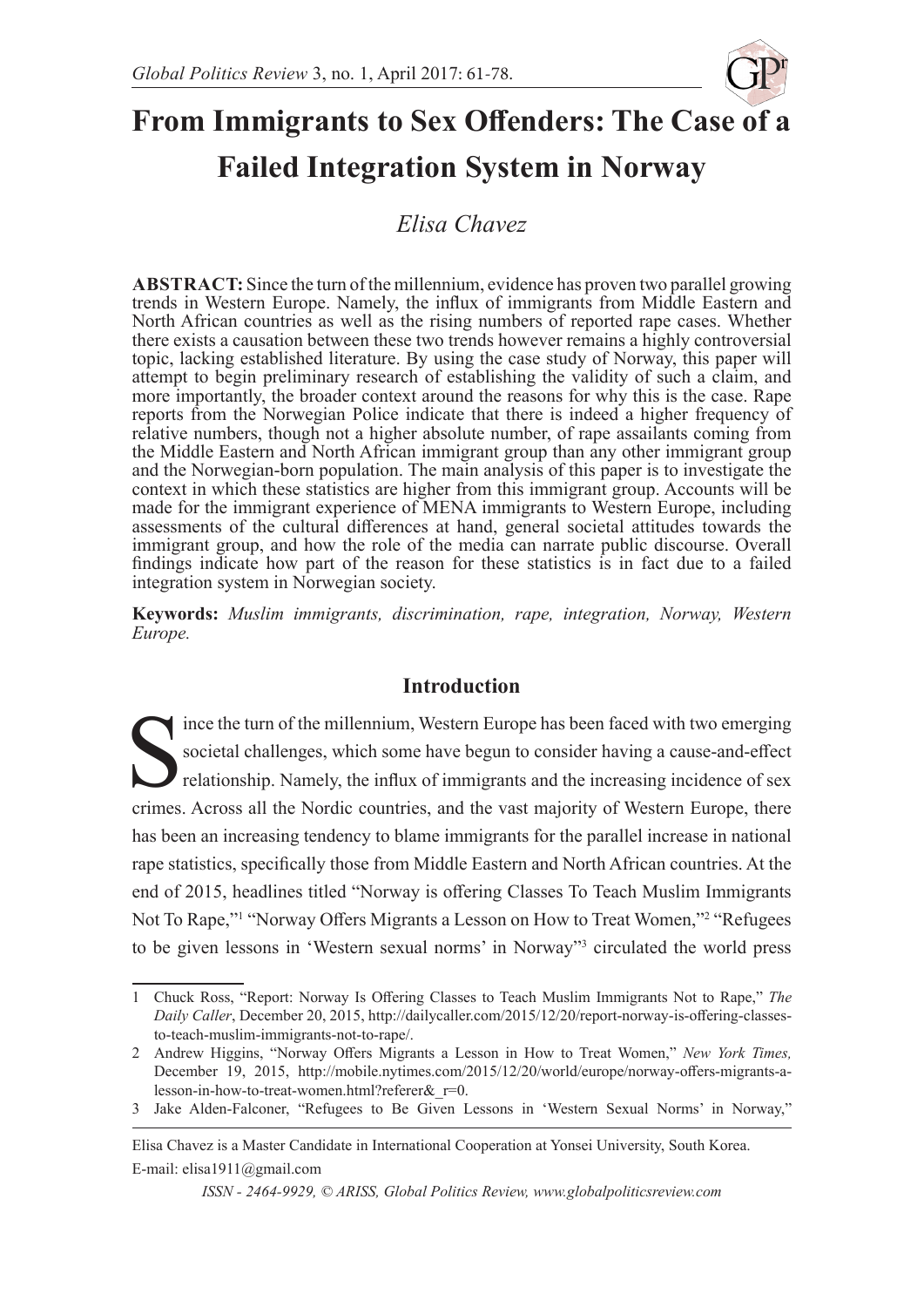as Norway was establishing a sexual education program in their immigrant integration system. In Cologne, Germany, 2016's New Year celebrations were severely hampered by a mass attack of sexual assaults – seemingly coordinated – on nearly one hundred women. During a press conference in the aftermath, Cologne Police Chief Wolfgang Albers said the suspects were "'Arab or North African' in their appearance."<sup>4</sup> The police chief's remarks reflect the widely-assumed notion in Western Europe that the first place to direct suspicions and blame for new sex crimes should be towards Middle Eastern and North African immigrants. This research paper will investigate the validity of such a claim by using recent official statistics to set the scene for how the percentages of rape assailants from immigrant groups vary from other groups. Second, and more importantly, the investigation will take a holistic approach and examine the context of what those numbers show. If there is a higher percentage of rape assailants from the Middle Eastern and North African immigrant group, *why* is this so? The hypothesis is that this is largely due to a weak integration system.

To narrow down the research framework, Norway has been chosen as a case study among the Western European countries. The first research objective is to establish the validity of directing initial suspicions and blame for newly reported rapes towards Middle Eastern and African immigrants (hereafter: MENA). It is not the intention of this paper to be a quantitative study, so to establish whether MENA immigrants actually commit more sex crimes in absolute numbers, it will simply look at the country-background breakdowns of rape assailants in the most recent Norwegian official rape statistics. Clarifying the statistics for the first research objective will set the scene for the second and more extensive research objective, which is to investigate the immigrant experience of MENA migrants to Norway. The obvious cultural differences cannot, and should not, be ignored or left out in an analysis trying to understand MENA's immigrant experience in a Western society. However, the problem assumed to be the case by similar analyses is not the exclusion of the cultural clash discussion as a part of the reason, but rather the limitation of it as the only possible explanation to why MENA immigrants tend to have higher criminal records of rape. Other relevant factors include the treatment of immigrants by the media and society, and the immigrants' response to this treatment. Analyzing mainstream racial prejudice and societal exclusion is important for drawing conclusions on whether the lack of integration is due to a possible failed public policy integration system in Norway. The goal is to gain a better understanding of how their immigrant experience can be related to higher rape statistics. Expected findings are that no specific immigrant group is responsible for a higher absolute number of sexual assaults

*Independent*, January 9, 2016, http://www.independent.co.uk/news/world/europe/norway-refugeesgiven-classes-on-sexual-norms-a6803666.html.

<sup>4</sup> Claire Lampen, "#Rapefugees Trending on Twitter after Cologne Nye Attacks," *Mic,* January 7, 2016, https://mic.com/articles/132020/rapefugees-trending-on-twitter-after-cologne-nye-attacks-and-therhetoric-is-spreading#.qoccdCIuY.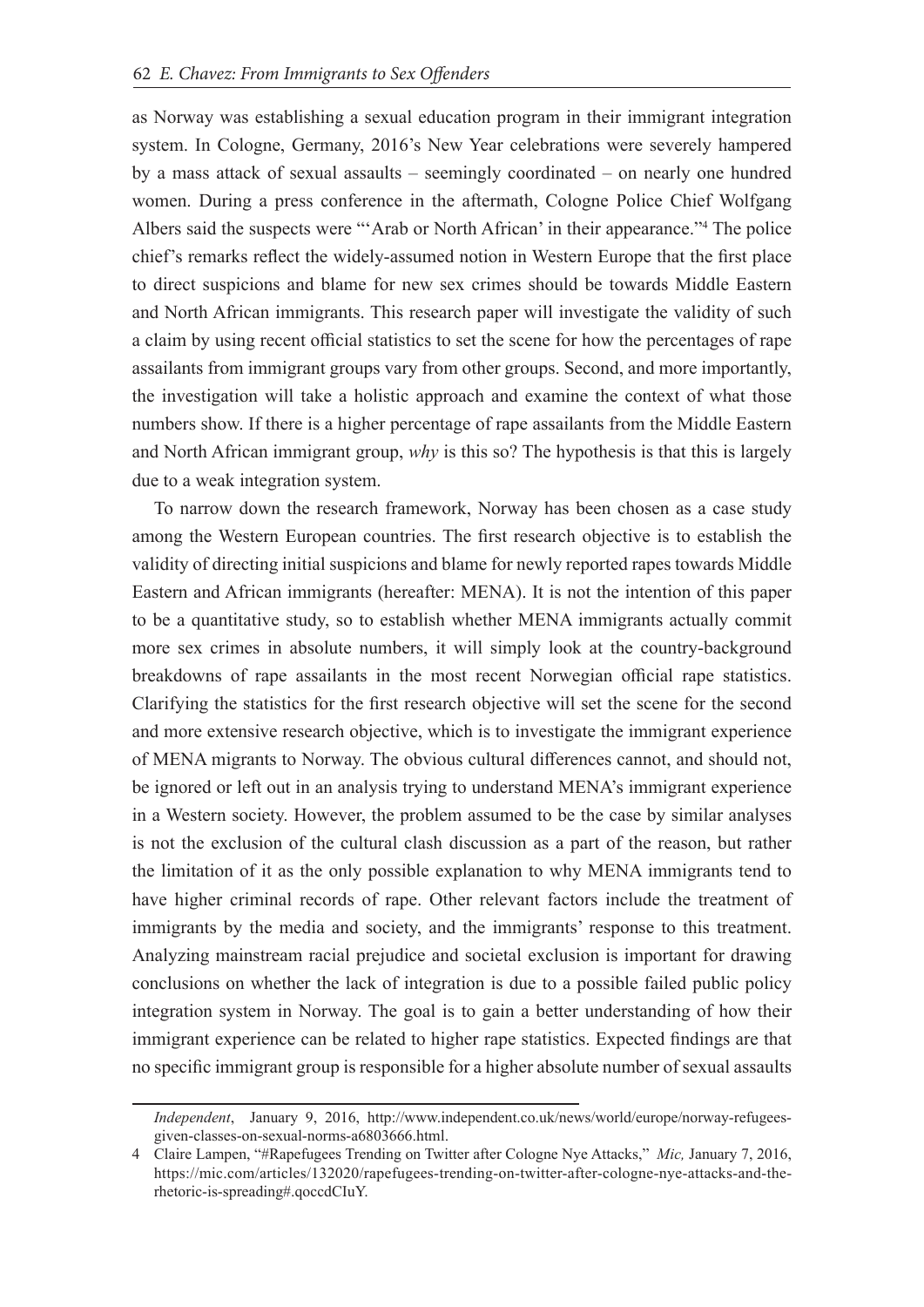than any other group in Norway, due to the obvious size difference between this group and, for example, the Norwegian-born population. If this is the case, the popular trend of first directing blame or suspicion towards MENA immigrants for new assault rape cases can be interpreted as a socially constructed view, created by some high numbers – although *not* the highest absolute numbers – of rape assailants from this immigrant group. Such a socially constructed view would mirror society's prejudiced treatment of this specific immigrant group, a view that is also believed to be further escalated by a negative narrative generated by the mainstream media. This would in turn largely reflect a failed integration system for immigrants in Norway.

It is worth noting that the timeline at hand only stretches back for little over a decade, thus existing literature on this topic is generally limited, and switching the locus between Norway and other Western European countries is an effort to strengthen the analysis, as this method might fill in for paucity in the existing literature. For example, drawing on data from other Nordic and Western European countries regarding their mainstream attitudes towards sexual culture as well as trends on rape and immigration would be relevant, as Norway generally shares the same cultural norms surrounding gender and sexuality. Additionally, it will be valuable to look at recurring media headlines and trends for two reasons. First, to understand the narrative that the media has produced in this debate, but also, as a potential source filler for setting the scene of what the mainstream attitudes are, where literature is lacking. The lack of established literature on this topic further underlines the importance of continuing to add research to it, as the subject very much remains a moving target and is continuously triggered by controversy and conflict.

#### **Literature Review**

A good selection of literature on increased rape trends in Norway is also lacking, as the issue remains relatively new. The media coined the term *rape wave* in 2007, and headlines such as "Wave of Rape Shocks the Big Cities: Assaults in downtown Oslo"<sup>5</sup> and "Rape Wave in the media: New police report shows strong correlation between media headlines and police reports"6 have commonly appeared throughout the past decade, but besides these recurring headlines, the number of non-media publications remains restricted. However, a few government and police research initiatives depict the Norwegian authorities' heightened interest for knowledge on the rape trends. In 2011, the National Criminal Investigation Service, the Norwegian Police Service's special agency commonly known as Kripos, published the first of a new annual series called *The Rape* 

<sup>5</sup> Olav Røli, Jorun Sofie F. Aartun and Ann Kristin Hanssen, "Voldtekstbølge Ryster Storbyene: Overgrepene I Oslo Sentrum (Wave of Rape Shocks the Big Cities: Assaults in Downtown Oslo)," *VG,*  February 14, 2007, http://www.vg.no/nyheter/innenriks/voldtekstboelge-ryster-storbyene/a/152245/.

<sup>6</sup> Bjørn Åge Mossin, "Voldtektsbølge I Mediene: Ny Politirapport Viser Sterk Sammenheng Mellom Medieoppslag Og Anmeldelser (Rape Wave in the Media: New Police Report Shows a Strong Correlation between Media Headlines and Police Reports)," *journalisten*, October 9, 2012, http://journalisten. no/2012/10/voldtektsbolge-i-mediene.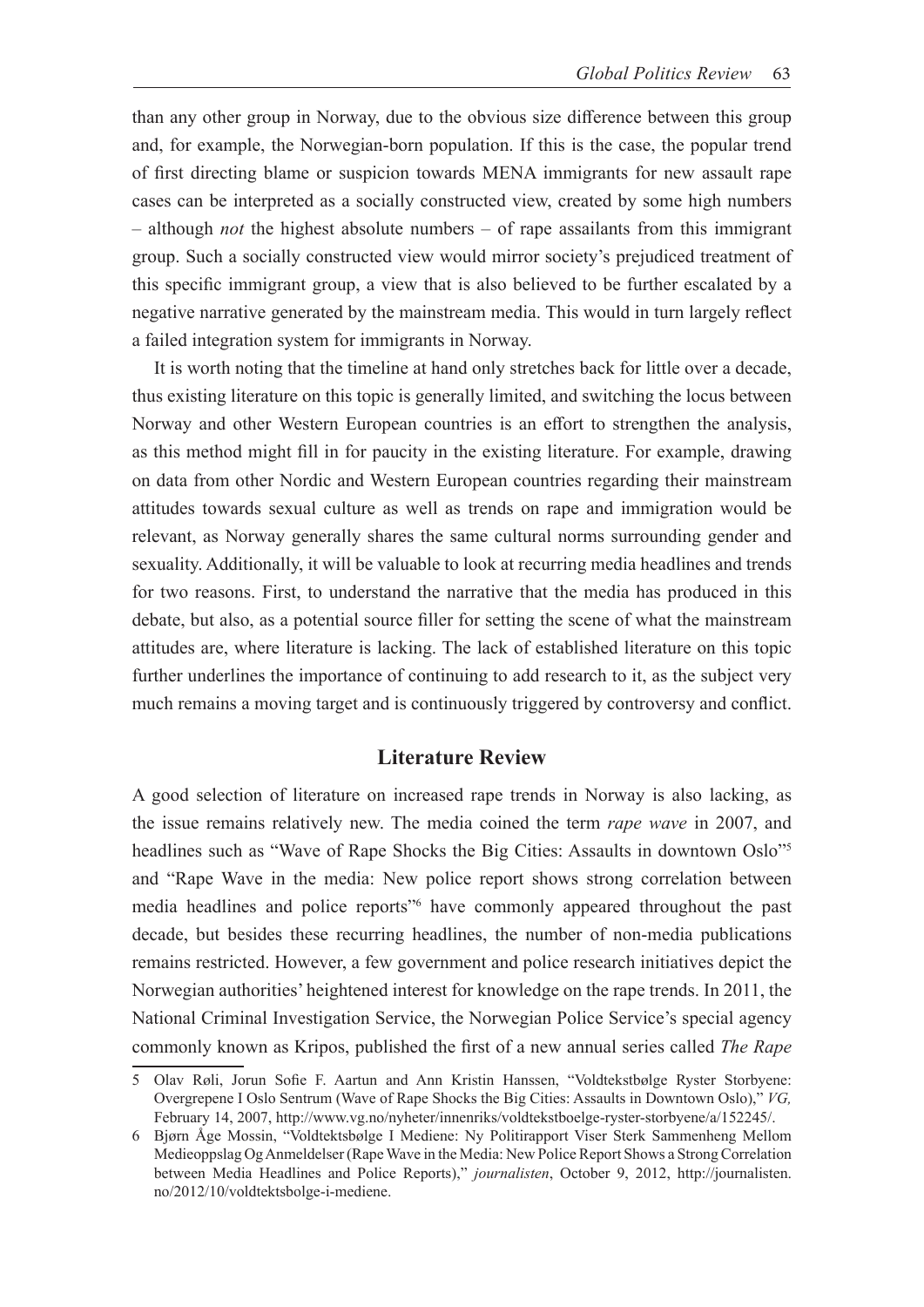*Situation* (Voldtektssituasjonen). According to the police, the purpose of these reports was to contribute more detailed knowledge on reported rapes in Norway. In the 2015 annual report, it is documented that every year between 2011 and 2014, there was an approximate 10 percent steady annual increase in reported rapes. In 2014, there was a small decline, but in 2015, the increase was back at 12 percent, again reaching unprecedented rates. Similarly, in 2012, the Norwegian National Research Center on Violence and Traumatic Stress (Nasjonalt Kunnskapssenter for vold og traumatisk stress – NKVTS) was mandated by the government to make a research profile, a so-called knowledge-status, on men in Norway who commit rape crimes or other serious sexual harassments.<sup>7</sup> In a research project titled *Violence and Rape in Norway: A national study of violence in a lifetime*, Thoresen and Hjemdal report that their study results reflected a decline in violence on minors in Norway compared to adults, but that a similar declining trend was not found in the statistics trends on rape of young women.<sup>8</sup> Although the established literature on a rape increase in Norway is narrow, these publications as well as official government and police interests indicate an increased demand for research and attention drawn to this topic as an emerging pressing matter.

Since the literature on the general rape situations in Norway remains limited, so does the research on who is actually responsible for most of these rape cases and more importantly, *why*. The purpose of this research paper is to add to the preliminary research framework of such literature, in relation to the widespread discussion about its high prevalence in the MENA immigrant group. One of the most favored arguments supporting the popular Western European narrative of a direct link between the influx of MENA immigrants and an increase of rape cases in Western Europe, is the cultural differences in gender roles and sexual behavior from Muslim societies compared to Western European ones. Nader Ahmadi compares sexual norms in a Muslim society with those of a Scandinavian one, pointing out gender roles in the normative sexual dyad of both societies as a central difference. "Because of the dominating patriarchal structure of Muslim societies in general, it is not the mutual pleasure of both genders but rather that of the male that is prioritized in reality."<sup>9</sup> Liz Fekete also touches upon this gender norm and cultural clash, "[Western European] generalized suspicion of Muslims, who are characterized as holding on to an alien culture that, in its opposition to homosexuality and gender equality, threatens core European values."<sup>10</sup>Maggie Ibrahim (2005) echoes the Western European discriminatory

<sup>7</sup> John-Filip Standmoen and Kristin Skjørten Anja Emilie Kruse, "Menn Som Har Begått Voldtekt - En Kunnskapsstatus (Men Who Have Raped - a Knowledge Status)," *Nasjonalt kunnskapssenter om vold og traumatisk stress (National Research Center on violence and traumatic stress)* (2013): 3.

<sup>8</sup> Siri Thoresen and Ole Kristian Hjemdal, "Vold Og Voldtekt I Norge: En Nasjonal Forekomststudie Av Vold I Et Livsløpsperspektiv (Violence and Rape in Norway: A National Study on Violence During a Lifetime)," *Nasjonalt Kunnskapssenter om vold og traumatisk stress (National Research Center on violence and traumatic stress)* (2014): 134.

<sup>9</sup> Nader Ahmadi, "Migration Challenges Views on Sexuality," *Ethnic and Racial Studies* 26, no. 4 (2003): 2.

<sup>10</sup> Liz Fekete, "Enlightened Fundamentalism? Immigration, Feminism and the Right," *Race & Class* 48,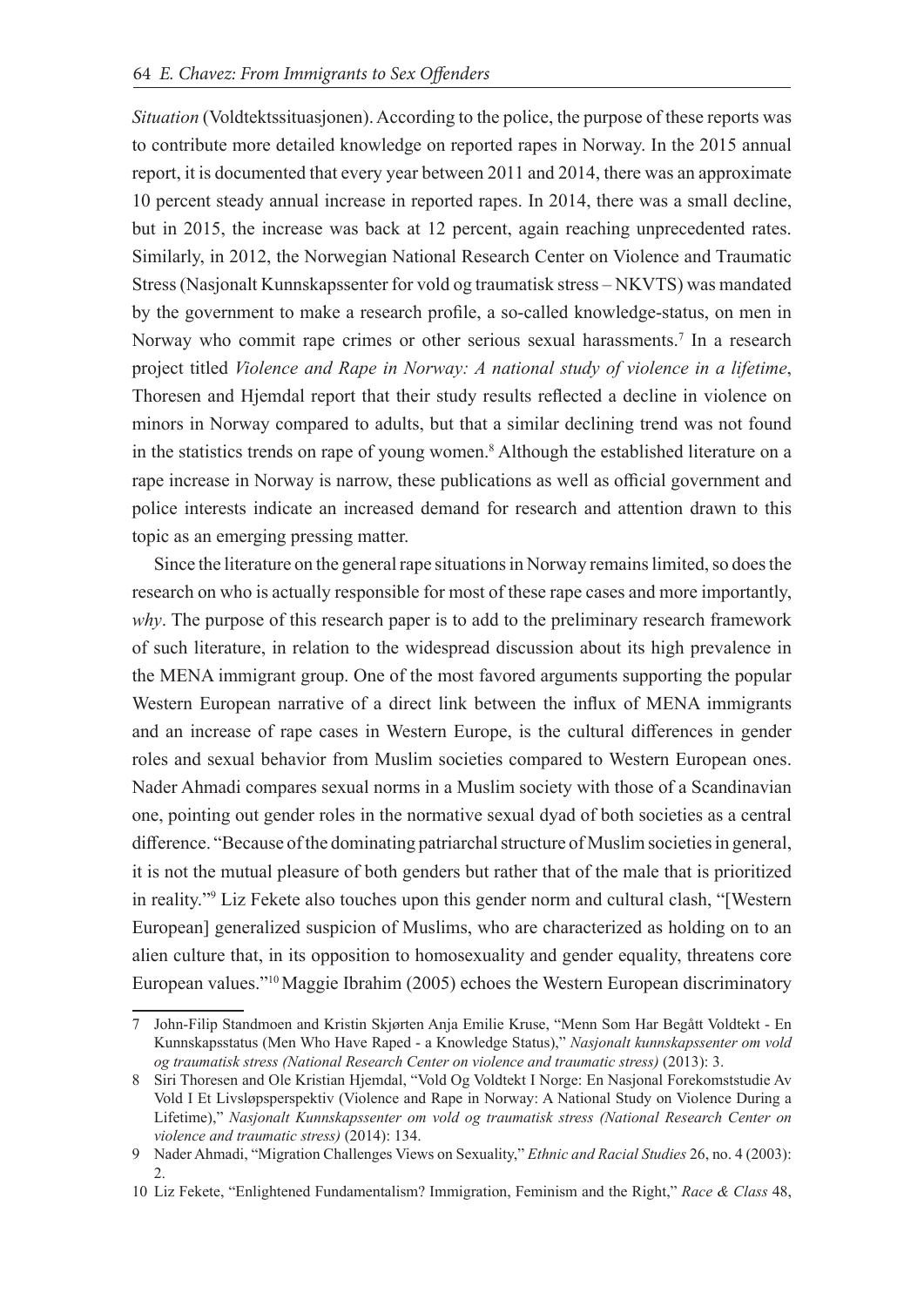narrative of Muslim MENA immigrants and their culture, especially regarding gender and sexual norms: "A worldview based on 'us,' that is based on Western civilization, in contrast to 'them,' the barbaric, and uncivilized nature of natives."<sup>11</sup>

Miriam Ticktin explores this Western narrative even further, suggesting that the debates over immigration, national security, and a Europe-wide growing Islamophobia, in context with sexual violence, can be directly explained by the fact that it has become the discourse of European border control and policies. "[T]hrough a discourse against sexual violence, men of North African and Muslim origin are excluded as barbaric and uncivilized, and now as violators of women's human rights. […] an example of 'fighting sexism with racism.'"<sup>12</sup> When investigating such a claim, i.e. Europe fighting sexism with racism, it becomes important to look at the layers of discrimination and racism towards MENA immigrants in Western Europe, and in this case specifically Norway. Only after investigating the layers of discrimination and racism, one can hope to properly analyze the MENA immigrant experience, and start drawing conclusions on why there might be a higher percentage from this immigrant group in the rape statistics.

Lastly, when analyzing racial prejudice in context with immigration and integration, it is important to have a clear definition of race. This research paper will lean on the Chicago School of Sociology's definition of race and 'race-relations cycle' as outlined by Michael Omi and Howard Winant.<sup>13</sup> Race here is defined as a socio-cultural, and even political, concept. The Chicago School of Sociology's race-relations cycle has four stages, which are; contact, conflict, accommodation and assimilation. As the abovementioned literature shows by exemplifying different kinds of discriminatory and racist attitudes in Western European mainstream societies towards MENA immigrants, it seems that this particular immigrant group is stuck between the second and third stage of these race relations – conflict and accommodation.

#### **The Rape Wave in Norway**

It is a fact that the unprecedented rates of reported rapes in Norway have had a parallel growth rate with the influx of immigrants from the MENA region. In addition to the already assessed police statistics from the Norwegian Police's *Rape Situation* statistics, Amnesty International reported in 2010 that, "[t]he number of reported rapes [in Norway] has increased steadily in the new millennium, from 599 in 2001 to 840 in 2006."<sup>14</sup> Furthermore, "Violence researcher Ragnhild Bjørnebekk, at the Police Academy in Oslo,

no. 2 (2006): 2.

<sup>11</sup> Maggie Ibrahim, "The Securitization of Migration: A Racial Discourse," *International Migration* 43, no. 5 (2005): 171.

<sup>12</sup> Miriam Ticktin, "Sexual Violence as the Language of Border Control: Where French Feminist and Anti-Immigrant Rhetoric Meet," *Journal of Women in Culture and Society* 33, no. 4 (2008): 864-65.

<sup>13</sup> Michael Omi and Howard Winant, *Racial Formation in the United States* (New York: Routledge, 2014).

<sup>14</sup> Swedish, Danish, Finnish and Norwegian Sections of Amnesty International, "Case Closed: Rape and Human Rights in the Nordic Countries," (March 2010), 124.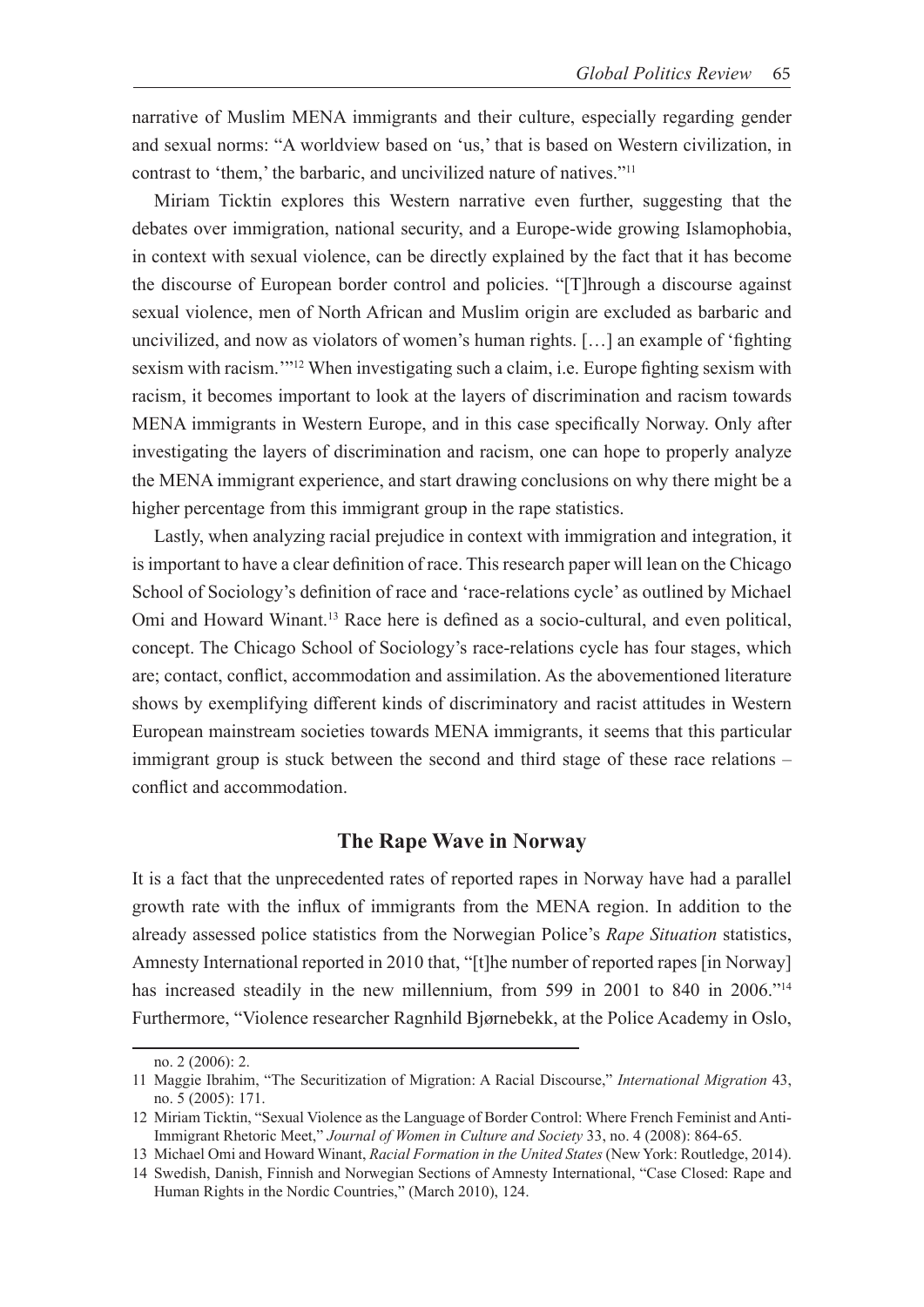believes rape is on the increase and refers to general societal developments […]."15 The Norwegian media, has even coined the term *rape wave*, in which the 'wave' could insinuate an illustration of large numbers of new immigrants. But the imperative question here is if the increased rape trends indeed have a direct cause-and-effect relationship to the influx of immigrants from the MENA region, or if there is a fallacy in such a conclusion due to an unrelated external variable. Before taking a closer look at Norwegian rape breakdown statistics and the immigrant experience of MENA migrants in Norway, to properly analyze an answer to this question, it is first important to establish a clear definition of *rape*.

When researching conditions and factors around rape, it is important to distinguish between the different types and settings in which rape can occur – because they can differ greatly. In the Norwegian Police's 2015 annual report on the rape situation in Norway, they organize police rape reports into five different categories. These are the following; *assault rapes*, *party-related rapes*, *relationship rapes*, *vulnerability rapes*, and *other*. The last category contains cases which are impossible to categorize within any of the first four. An example of the type of case that can be found in this fifth category is when the victim came into contact with the assailant through an online platform or through other kinds of technological channels. In 2011, a man was even found guilty of the rape of multiple minors, in which all the crimes were committed through a cellphone.<sup>16</sup> But when looking at rape statistics in this paper, assault rape statistics should be the main area of concern – to the extent possible – as the image often painted alongside the popular claim of the cause-and-effect relationship between the rise of MENA immigrants and rape cases in Western Europe is an innocent European girl/woman being raped by a malicious Muslim boy/man that she does not know. Although the Norwegian Police publishes country backgrounds on the convicted rape assailants in Norway, they do not publish the breakdown of these country backgrounds in the five different rape categories used. One can speculate if this is to refrain from feeding into the prejudice public discussion of blaming MENA immigrants for increased rape trends, especially in assault rapes. However, the Norwegian research institute NKVTS (National Research Center for Violence and Traumatic Stress) seems to have gotten access to these numbers, as they write in their 2013 report that those with Norwegian country-background makes up the largest group of assailants in three categories; party-related rapes, vulnerability rapes, and 'others'. Regarding relationship rapes, it is those with an Asian country-background who make up the largest group of assailants, and as for assault rapes, it is both people with African and Asian country-background who make up equally the largest groups of assailants for this category. Although the research is limited, this hints at some validity to the popular claim that MENA migrants engage in more assault rapes than any other

<sup>15</sup> Ibid.

<sup>16</sup> The Norwegian Police/Kripos, "Voldtektssituasjonen I Norge 2015 (the Rape Situation in Norway 2015)," April 2016, 14-16.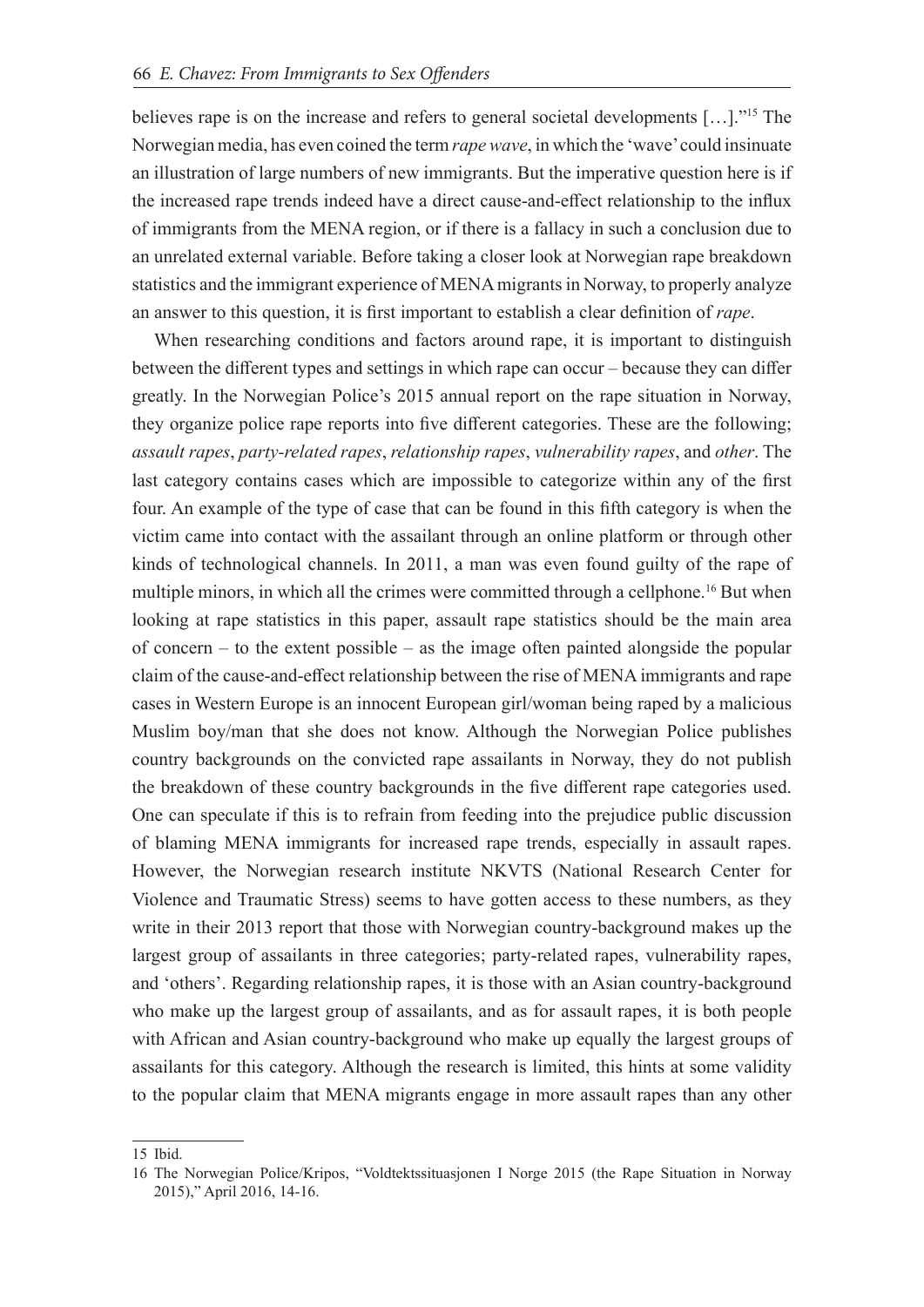group of people. A point of speculation on these increasing rape trends is that part of the reason for the increase might also come as a result of another global trend; the rise in feminism, women's empowerment, and stronger legal frameworks for reporting rapes. One should not exclude the alternative that an increase in reported rape cases could reflect how victims today, particularly women, decide to actually report the rape when it happens to them, more than ever before. However, that is an entirely different research paper and not within the scope of this research frame, although it is important to keep in mind for future research to keep testing the validity of a causal relationship between an increase in reported rapes and the influx of immigrants.

In 2015, the Norwegian Police reported that 99 percent of all rape assailants are men, and generally belong in the age group between 15-30 years.<sup>17</sup> These gender and age characteristics match the picture often painted in Norwegian society of an average rape assailant – a relatively young male. In respect to country background, Kruse, Standmoen and Skjørten found that the majority of rape assailants in Norway since the beginning of the twenty-first century have been Norwegian citizens. In 2011, the percentage of convicted rape assailants with Norwegian citizenship was 61.9 percent.<sup>18</sup> That same year, the breakdown of country citizenship outside of Norway was 14.8 percent from African countries, 13.6 percent from Asian and Middle Eastern ones, 9 percent from other European countries, and 0.6 percent from the Americas. The police's 2015 report numbers indicate that 80 percent of rape assailants in Norway in 2015 had Norwegian citizenship, but only 64 percent of them were actually born in Norway.19 After the Norwegian-born at 64 percent, the following groups by percentage are, Asian-born at 15 percent (includes the Middle East and Turkey), African-born at 10 percent, the rest of Europe at 9 percent, the Americas at 2 percent and Oceania at 0.1 percent. From these numbers it is evident that in 2015, immigrants from Africa and Asia, which encompasses the MENA region, were held responsible for a total of one quarter of all rapes reported in Norway in 2015, and that this statistical breakdown of country background was similar in 2011. By dividing the numbers of convicted rape assailants who are immigrants to Norway with birthplace in Africa and Asia on the total immigrant population in Norway from Africa and Asia,<sup>20</sup> the percentage results in 1 percent meaning that approximately 1 percent of immigrants to Norway, who are born in either Africa or Asia, gets convicted for rape. When dividing the numbers of convicted rape assailants born in Norway on the total Norwegian-born population, however, the percentage results in 0.015 percent. This means that approximately 0.015 percent of those born in Norway will get convicted for rape. These numbers indicate a clear overrepresentation of rape assailants convicted in Norway coming from the African and Asian immigrant populations in comparison

<sup>17</sup> Ibid., 19-20.

<sup>18</sup> Anja Emilie Kruse, "Menn Som Har Begått Voldtekt," 55-56.

<sup>19</sup> Police/Kripos, "Voldtektssituasjonen I Norge 2015," 21.

<sup>20</sup> Statistics Norway, "Immigrants and Norwegian-Born to Immigrant Parents, January 1, 2016."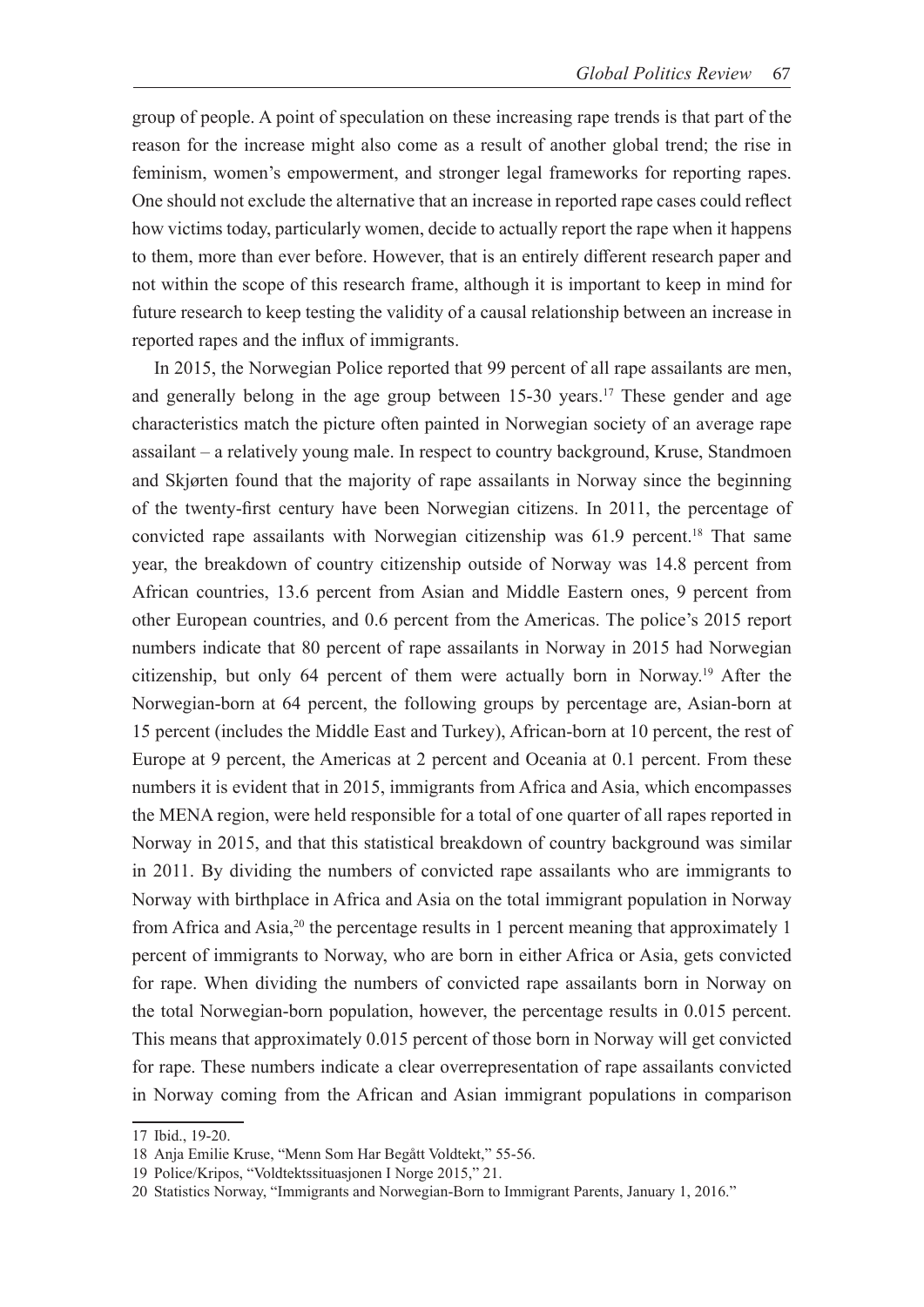to the Norwegian-born population. To clarify, the overrepresentation means that there is a disproportionately large percentage of convicted rape assailants from the particular category of 'immigrants from Africa and Asia to Norway,' than from any other category listed. Although Asia and Africa are two of the largest continents in the world, composed of many countries that extend beyond the Middle Eastern and North African regions, *Statistics Norway<sup>21</sup>* – the Norwegian government office of statistics in Norway – reports that immigrants specifically from Somalia, Iraq and Iran have higher percentages of criminal records than immigrants from for example India, China and the Philippines. However, note that these country-background breakdowns in criminal statistics from Statistics Norway are only on general criminal activity, as Statistics Norway – like the Norwegian Police – does not offer country background breakdowns on specific crimes. In any case, it offers insight into the prevalence of criminal activity among immigrants from different African and Asian countries, which is valuable for this research.

## **Norwegian Immigration: Brief History and Current Dynamics**

Before looking at the specific dynamics around the immigrant experience of MENA migrants to Norway, to better understand the overrepresentation of this group in being criminally convicted for rape, a brief assessment of the immigrant history, cultural dynamics, and social problems in the country should first be assessed, to better understand the society at hand. At the turn of the millennium, Norway had just surpassed the 40,000 mark in the number of annual immigrants. Within a decade, this figure has doubled.<sup>22</sup> "In 2009, Norway had 4.8 million inhabitants, of whom 10.6 percent are recognized as immigrants, defined as 'a person born abroad with two foreign born parents'. […] In Oslo, immigrants made up 26.4 percent of the population in 2009."<sup>23</sup> Rogstad and Vestel describe the 2009 Norwegian immigrant scene, pointing out that the two largest immigrant groups came from Pakistan and Somalia. As per January 1, 2016,

Those with Pakistani parents made up the largest group of all Norwegian-born to immigrant parents, with 16 500. Norwegian-born to Somali were the second largest group (11 800). […]Immigrants accounted for 13.4 per cent of the total population in Norway as per 1 January 2016, while Norwegian-born to immigrant parents accounted for 2.9 per cent.<sup>24</sup>

MENA immigrants in Norway are generally categorized as permanent migrants coming either for economic reasons or as refugees, depending on their exact country of

<sup>21</sup> Rita Karlsen, "2015: Voldtektssituasjonen I Norge (2015: The Rape Situation in Norway)," *Human Rights Service*, April 20, 2016, https://www.rights.no/2016/04/2015-voldtektssituasjonen-i-norge/.

<sup>22</sup> Statistics Norway, "Migrations, 2015."

<sup>23</sup> Jon Rognstad and Viggo Vestel, "The Art of Articulation: Political Engagement and Social Movements in the Making among Young Adults in Multicultural Settings in Norway," *Social Movement Studies* 10, no. 3 (2011): 248.

<sup>24</sup> Norway, "Immigrants and Norwegian-Born to Immigrant Parents," January 1, 2016.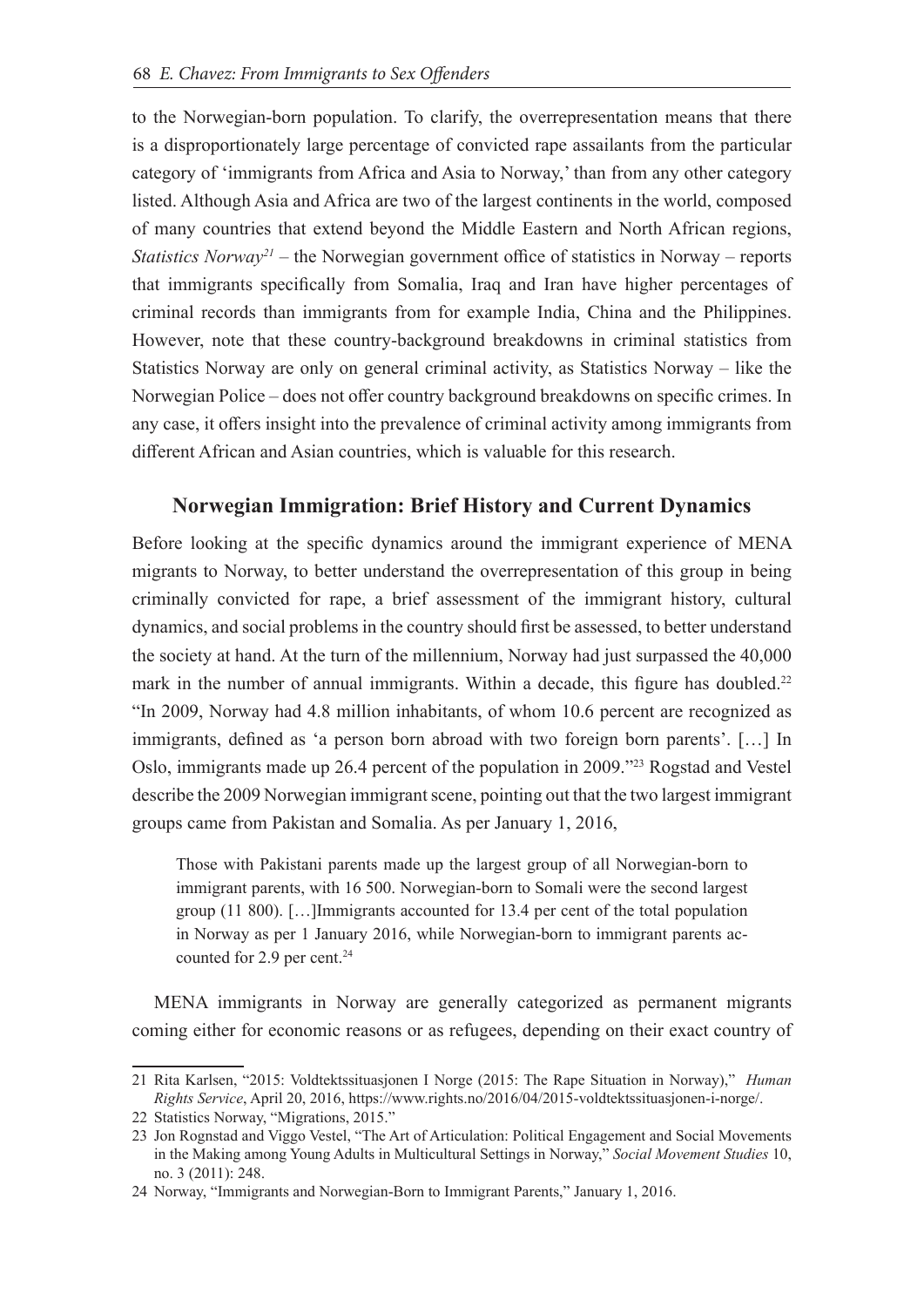origin and year of arrival.

Why MENA immigrants choose to migrate to Western Europe, despite the initial vast cultural differences, is not difficult to imagine. Since 2010, the MENA region has experienced much instability – some are continuous conflicts from decades back, and some have seen an intensification of hostilities, such as the notorious *Arab Spring*. In contrast, Western European countries have long now been recognized as stable and peaceful societies. Nordic countries are also well-known for their favorable welfare systems, "[t]he Nordic social democratic model of welfare is characterized by universal social benefits, emphasis on full employment, relatively even income distribution and gender equality."<sup>25</sup> Fangen and Paasche analyze the Norwegian labor market by describing the cultural and societal structure in Nordic countries as one that emphasizes opportunities for all – regardless of class, gender or any other background. However, despite Nordic countries' emphasis that the welfare system and labor market are egalitarian for all who live in their countries, it is not what seems to be the common practice. Several immigrant groups, the MENA immigrant group more than any other, will be disappointed and perhaps frustrated to find this out upon arrival. The benefits of the *welfare state,* as Norwegians affectionately call their country, does not necessarily extend to all immigrants coming to Norway:

Norway is often recognized as a high-trust society, where the rate of corruption is low and the level of inclusion high, and the citizens enjoy a welfare system which aims to ensure equal rights and inclusion of all regardless of background. In contrast to this ideal, however, discrimination, racism, low-skilled jobs and social status are keywords in grasping the relationship between the majority population and the minorities [...] especially those belonging to the Muslim community.<sup>26</sup>

Rogstad and Vestel describe an existing paradox in the supposedly egalitarian Norwegian society, when it comes to the continuous discrimination against Muslim immigrants. Also Fangen and Paasche underline how labor market participation is regarded as a key indicator of integration by all the European Union states, $27$  and how the prevalence of unemployment is significantly higher among certain groups of immigrants than others. "[U]nemployment among non-western immigrants completing higher education in 1997-1999 in Norway was found to be almost twice as prevalent than among ethnic Norwegians."28 "It is doubtlessly harder for people from particular ethnic backgrounds to get work than others. Across Europe, we see a tendency for greater skepticism towards Muslims, Africans and Middle Easterners than towards Eastern Europeans, South Americans and South-East Asians."<sup>29</sup> It becomes evident that in regards to labor market

<sup>25</sup> Katrine Fangen amd Erlend Paasche, "Young Adults of Ethnic Minority Background on the Norwegian Labor Market: The Interactional Co-Construction of Exclusion by Employers and Customers," *Ethnicities* 13, no. 5 (2012): 609.

<sup>26</sup> Vestel, "The Art of Articulation," 243-44.

<sup>27</sup> Paasche, "Young Adults of Ethnic Minority Background on the Norwegian Labor Market," 608.

<sup>28</sup> Ibid., 616.

<sup>29</sup> Ibid., 614.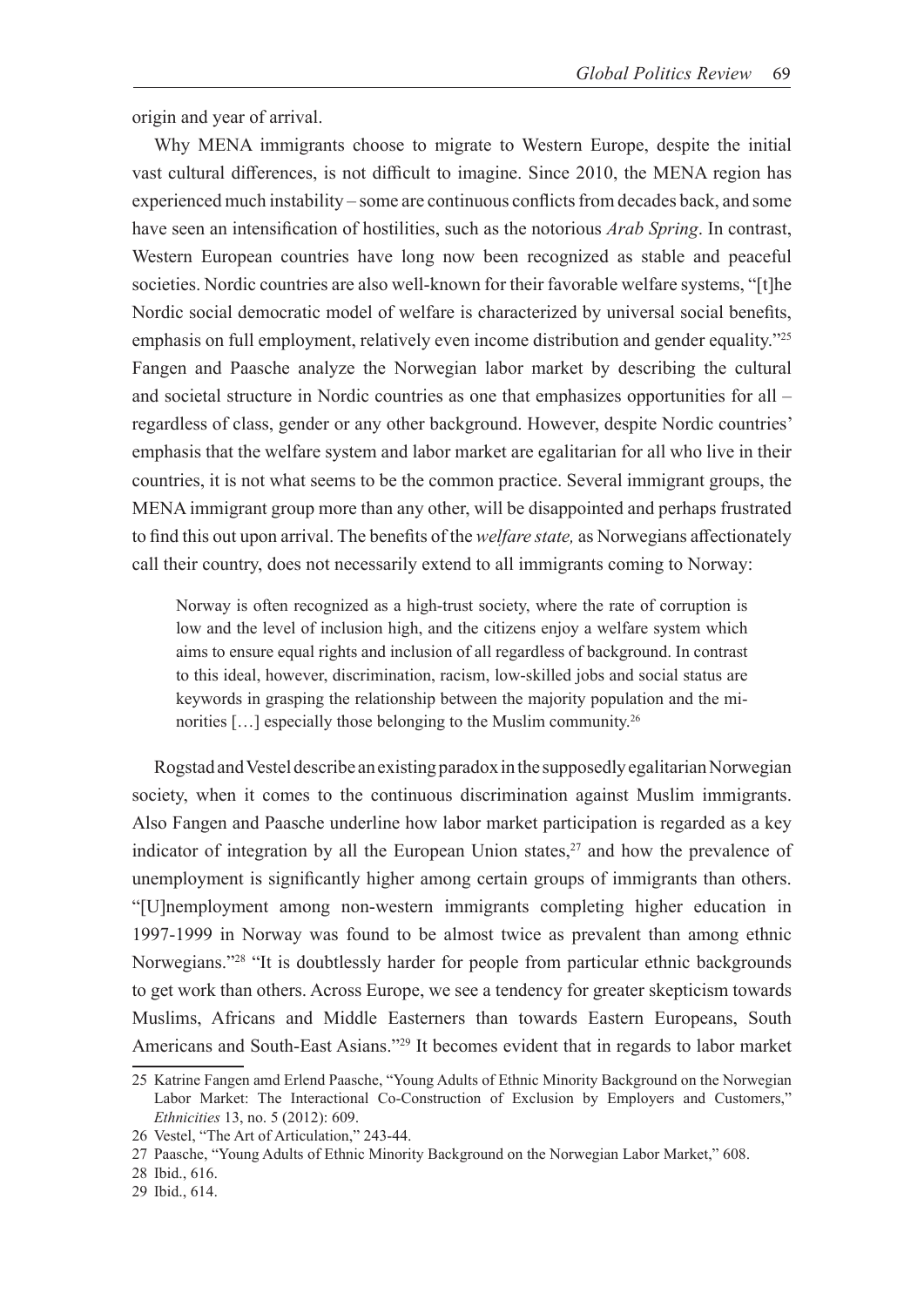participation as a key to proper societal integration, immigrants from the MENA region struggle more than any other immigrant group to obtain work and therefore properly integrate into Norwegian society. However, even the mere fact of getting employment is still no guarantee of complete inclusion, as other factors like ethnic prejudice and racism by colleagues, employers and customers, are all further serious signs of an institutional failure of immigrant integration which need to be accounted for.

One of the most discussed social challenges in Western European countries today, Norway included, is indeed the thorough integration of immigrants. Ever since Western Europe stabilized after a detrimental Second World War and a lengthy Cold War, it has seen a steadily increasing rate of immigrants. A stabilized Europe combined with the intensification of instability and hostilities in the Middle East and continuous violence in several African countries, has led to immigrant numbers from these regions reaching unparalleled levels since the turn of the millennium. "In policy discourses across Europe, the 'crisis of multiculturalism' is increasingly tied to gender equality concerns, which have come to the forefront of European political debates on immigration and integration in recent years."30 With the cultural clash between these predominantly patriarchal, conservative and Muslim regions, and a predominantly gender equal, liberal and secular Western Europe, it is not difficult to imagine arising obstacles for a smooth integration process for the MENA immigrants.

#### **MENA Immigrants and Integration Issues in the Western World**

In the statistics reported by the Norwegian Police and the Central Statistics Bureau, Statistics Norway, there is indeed an overrepresentation of rape assailants and criminals convicted in Norway from the MENA immigrants group. Now, the important question that arises here is *why* this is so. As mentioned in the introduction, the popularly assumed reason for such a correlation is cultural differences, including those surrounding sexual norms. Ahmadi explores some significant cultural differences between a Middle Eastern Islamic society, Iran, and a Scandinavian secular society, Sweden. The findings of this exploration and comparison can be highly relevant for a case study on Norway, seeing that the Scandinavian societies have close to identical sexual norms. Ahmadi describes Iranian immigrants to Sweden as having, "[…] moved from a religious society with an extremely patriarchal sexual culture to a modern secularized society where a liberal view of sexuality prevails."<sup>31</sup> One of his interviewees further describes the norm in Iran, "It was disrespectful to refer to sexuality; everybody pretended that the issue simply didn't exist."<sup>32</sup> From these descriptions, it is not hard to imagine the cultural shock for immigrants from Iran, or other Islamic patriarchal sexual cultures, when arriving and trying to integrate into

<sup>30</sup> Birte Slim and Hege Skjeie, "Tracks, Intersections and Dead Ends: Multicultural Challenges to State Feminism in Denmark and Norway," *Ethnicities* 8, no. 3 (2008): 322-23.

<sup>31</sup> Ahmadi, "Migration Challenges Views on Sexuality," 685.

<sup>32</sup> Ibid., 690.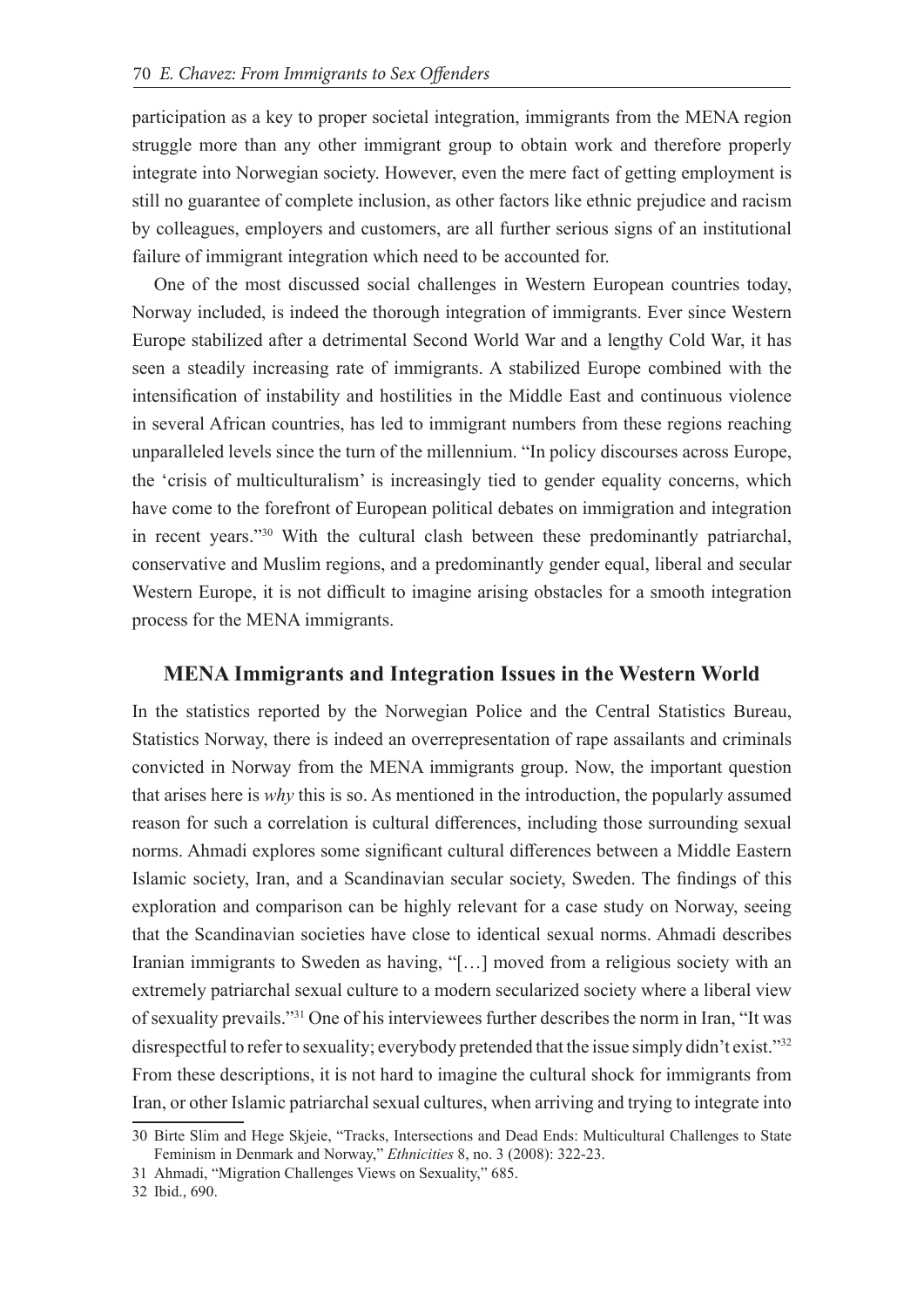a Scandinavian secular and liberal society, where openness and comfortableness around sexuality for men *and* women is not taboo but common practice. "Within the traditional Islamic-Iranian discourse on virginity, body and symbol are intertwined to serve men's power, interests, and privileges. Virginity is exploited by men in order to exercise control over women."<sup>33</sup> Ahmadi's description of how sexuality in Iran is dealt with as a means of exercising power by men over women also matches the Norwegian Police's description<sup>34</sup> of rape as a crime in which the assailant seeks to exercise power, and abuses that power over another individual.

From Ahmadi's study, it becomes quite evident how large and intricate the cultural gaps in sexual norms and gender roles are between MENA countries and Western European ones. Nonetheless, is it as straightforward as the Western critical conservatives want to depict it as; the reason why MENA immigrants rape more than other immigrant groups is simply because they became overwhelmed and frustrated by cultural differences when trying to live in a Western society? That they are unable to accept how it is characterized by a much more liberal sexual culture and higher gender equality? The obvious cultural differences cannot and should not be ignored nor left out in an analysis trying to answer this question. However, when these analyses have been previously made, whether in Norway or other Western European countries, the problem assumed to be the case is not the exclusion of a cultural clash discussion as a part of the reason, but rather the limitation of it as the only possible explanation to why MENA immigrants tend to have higher criminal records of rape. Therefore, a more holistic assessment of the MENA immigrant experience is necessary to expand the current scope of explaining why MENA immigrants have on average higher criminal rates than other migrants, and perhaps then gain a better understanding of it in order to work towards a solution.

When the influx of MENA immigrants to Norway started at the end of the twentieth century, cultural clashes began growing small seeds of prejudices in the mainstream society. These seeds grew exponentially after 2001 in the post-9/11 era. Fekete describes the immigration and integration discourse that has been trending in Europe in the post-9/11 era:

Anti-immigration, Islamophobic and extreme-Right electoral parties mesh with the security agenda of the European Union (EU) and are braided into the policies of Conservative and Liberal governments throughout its member states. […] integration measures imposed by governments reinforce the Islamophobia of the extreme Right. […] Central to such a process is a generalized suspicion of Muslims who are characterized as holding on to an alien culture that, in its opposition to homosexuality and gender equality, threatens core European values.<sup>35</sup>

<sup>33</sup> Ibid., 700.

<sup>34</sup> Police/Kripos, "Voldtektssituasjonen I Norge 2015," 3.

<sup>35</sup> Fekete, "Enlightened Fundamentalism?" 2.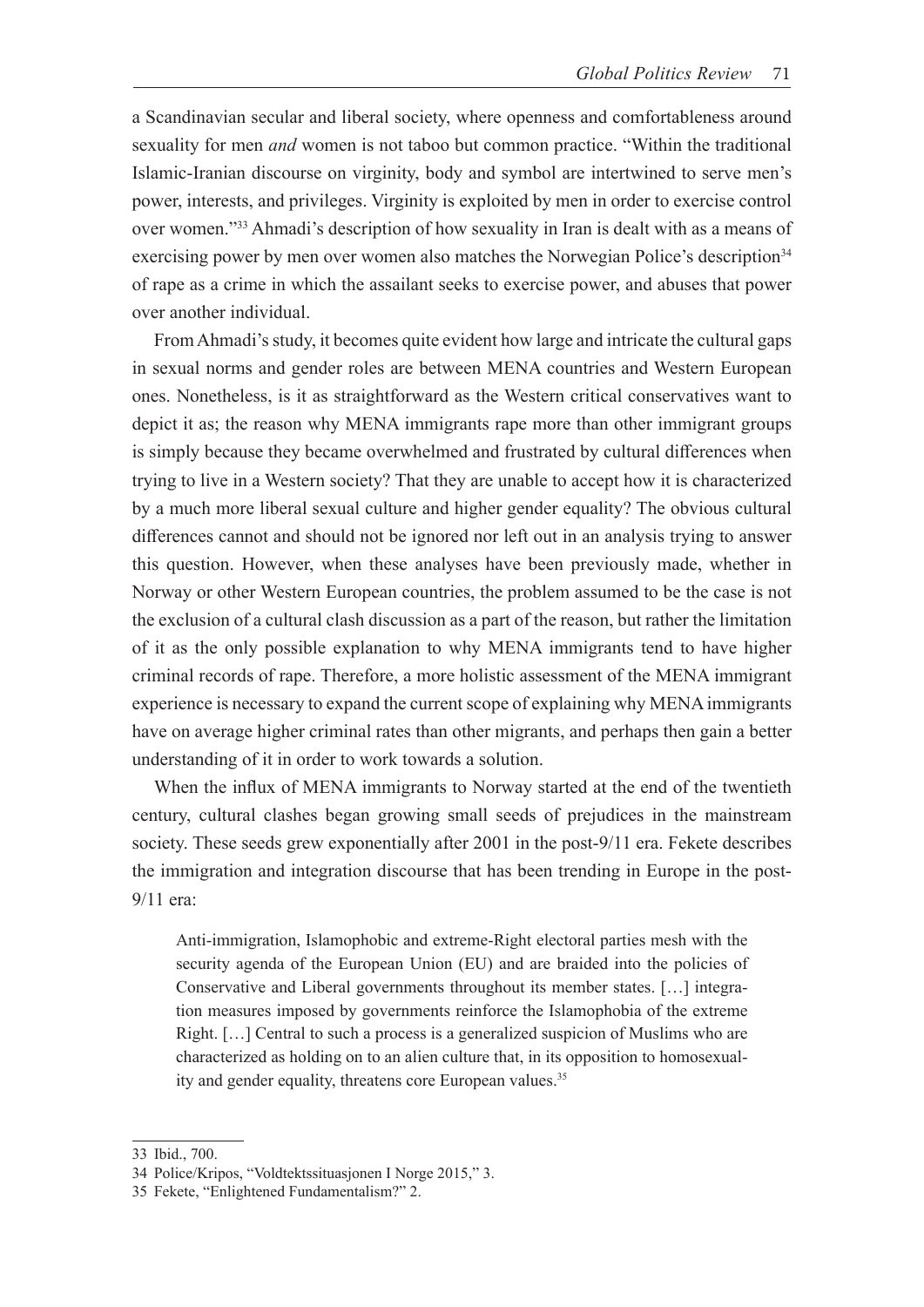Ibrahim seconds this by explaining a mainstream attitude of, "A world-view based on 'us,' that is based on Western civilization, in contrast to 'them,' the barbaric, and uncivilized nature of natives."36 It is not difficult to imagine that these described attitudes in the mainstream society of Western European countries could severely hinder a healthy and successful integration of certain immigrant groups. An example of these attitudes in Norway having a direct effect on the integration process of migrants, is the current Minister of Migration and Integration, a politician from the most extreme right-wing political party, *Progress Party*. This ministerial post was only created by the government in December 2015, in response to the vast need for more resources in this area. As is traditionally done by politicians from extreme right-wing parties, the current Minister has taken a hardline approach towards the acceptance and integration of immigrants in Norway. High-level Western European public policy discourse today continues to distance mainstream societal values and norms from MENA cultures, leaving such a large immigrant group feeling excluded.

#### **Role of the Media**

Around 2006-2007, the Norwegian media began taking note of the rapid increase in number of assault rapes. VG, Norway's most read online newspaper, reported that the police districts in Norway's three most populous cities – Oslo, Bergen and Trondheim – had registered a 'dramatic increase in the number of assault rapes.'37 By then, the Norwegian media had already coined it the *rape wave* (voldtektsbølgen). The media's power to narrate public discourse has since been used extensively in the case of criticizing MENA immigrants in Norway, as well as other Western European countries;

Crisis awareness is generally raised in combinations of lobbying and dramatic media coverage of individual stories of suffering, which in turn place demands on the political system to act more systematically to prevent violations of women's rights. It is, however, remarkable how these new policies, in both Norway and Denmark, are set apart from traditionally broad gender equality agendas, and largely remains contained within a 'crisis' frame.38

Slim and Skjeie describe the dramatic media coverage in Norway and Denmark, feeding into the negative mainstream society discourse on blaming immigrants for the increasing numbers of sexual assaults on women in these countries. Ibrahim also depicts this, "As a node in the network of relations, the press has played its part repeating and creating a migrant-as-a-threat discourse. For states, excluding migrants is an attempt to manage the risk they pose."<sup>39</sup> Ibrahim also explains how this trend has increased in recent years

<sup>36</sup> Ibrahim, "The Securitization of Migration "171.

<sup>37</sup> Røli et al., "Voldtekstbølge Ryster Storbyene."

<sup>38</sup> Slim and Skjeie, "Tracks, Intersections and Dead Ends," 323.

<sup>39</sup> Ibrahim, "The Securitization of Migration,"183.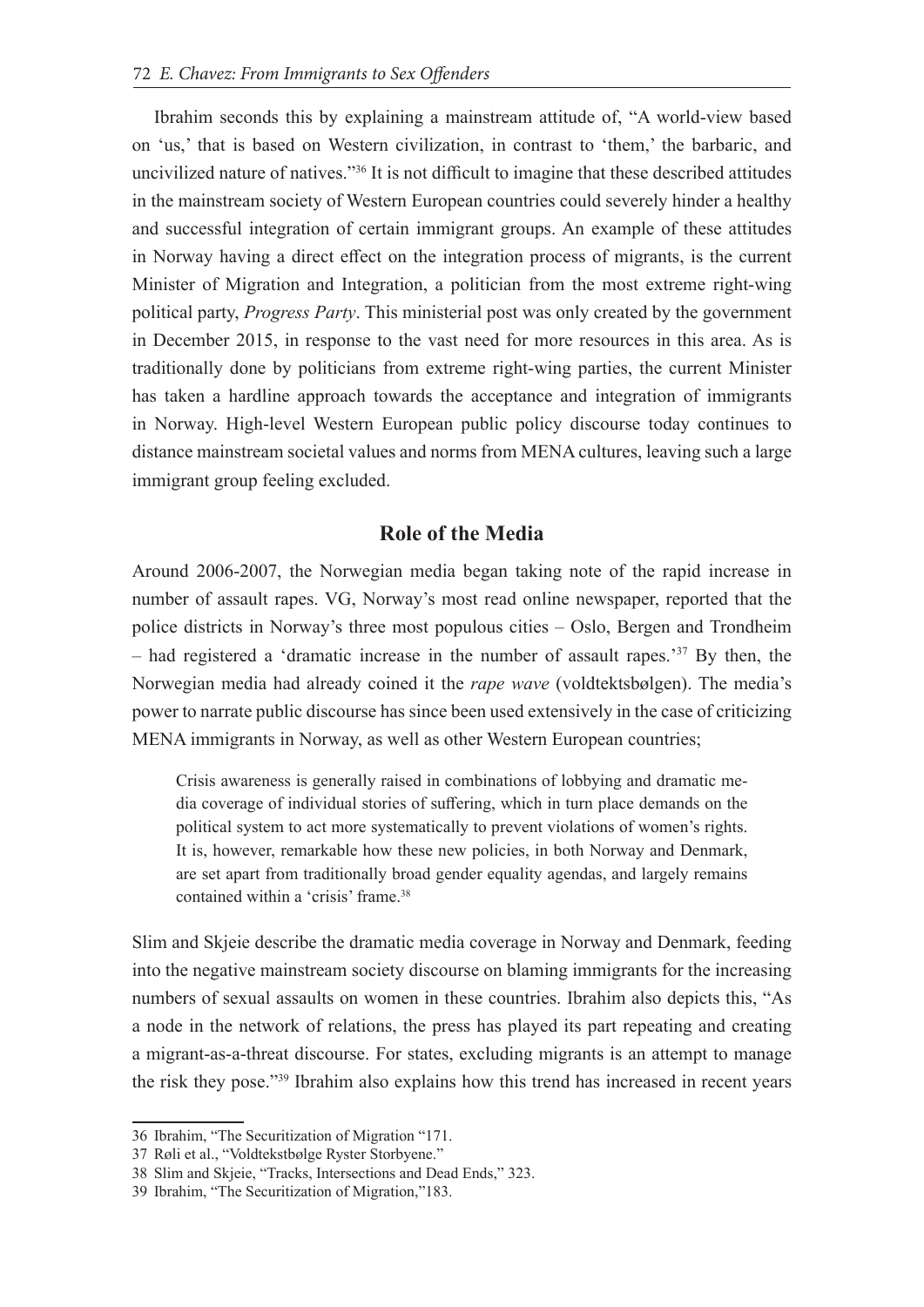due to new technological channels, which she describes as hindering immigrants proper chance at integration into European societies, "States around the world are responding to migrants in a similar repressive manner with the technologies of exclusion taking a global form. Through this discourse, migrants have been bound by the chain of the new security agenda."<sup>40</sup> Other specific examples of press outlets disrespecting or discriminating against minorities in Western Europe – and especially Muslim immigrant groups – is perhaps the series of caricatures published on the Prophet Mohammad, first in Denmark and then later continued by the infamous French Charlie Hebdo magazine.

Rogstad and Vestel describe how social tensions manifest themselves in mainstream society as a repercussion of misusing public platforms and power to discriminate and exclude minority groups:

At the local level, these debates constitute a turmoil which manifests itself as social tensions between the majority and minority groups. At the transnational level, these tensions reflect or merge into a wider debate on cultural rights in terms of recognition of diversity. In these processes, the media, as well as opportunistic politicians, have helped fan the flames in this highly politicized landscape.<sup>41</sup>

They even draw parallels between Norway today and the historical problems of African Americans in urban, low-class neighborhoods in New York, and elaborate on how Muslim immigrants in Norway today have adapted some of the same coping mechanisms by the excluded minority in New York – namely resorting to *hip hop* as a channel of expressing frustration and calling out the sociopolitical injustice. Several second-generation MENA immigrants in Norway have become widely popular hip hop artists, rapping overwhelmingly about immigrant problems while criticizing certain political and social attitudes in Norway. Most notably is perhaps *Karpe Diem*, a duo of a second-generation Moroccan and a second-generation Indian, who in 2010 won *Spellemannsprisen* which is the equivalent to the American Grammy Artist of the Year award in Norway. Karpe Diem's repertoire includes songs like *The Negro from the West Coast, Nigga, Get Out!, Gold & Glitter* (a satire of Norway's welfare system), and *Identity That Kills* – the latter containing lyrics like,

He is half Norwegian – he is half Egyptian, […] He eats brown cheese (Norwegian delicacy), falafel and shawarma, […] He speaks Arabic – he speaks Norwegian, but he's brown, hey please: he is white!, He celebrates Christmas, its holiday during Eid, […] and here at home they call him a foreigner, and over there, they call him a foreigner, […] identity easily kills by the lines that are drawn […]" (translated into English).

The immigrant hip-hop scene in Norway, which are largely sentiments of the younger

<sup>40</sup> Ibid., 183-84.

<sup>41</sup> Vestel, "The Art of Articulation," 244.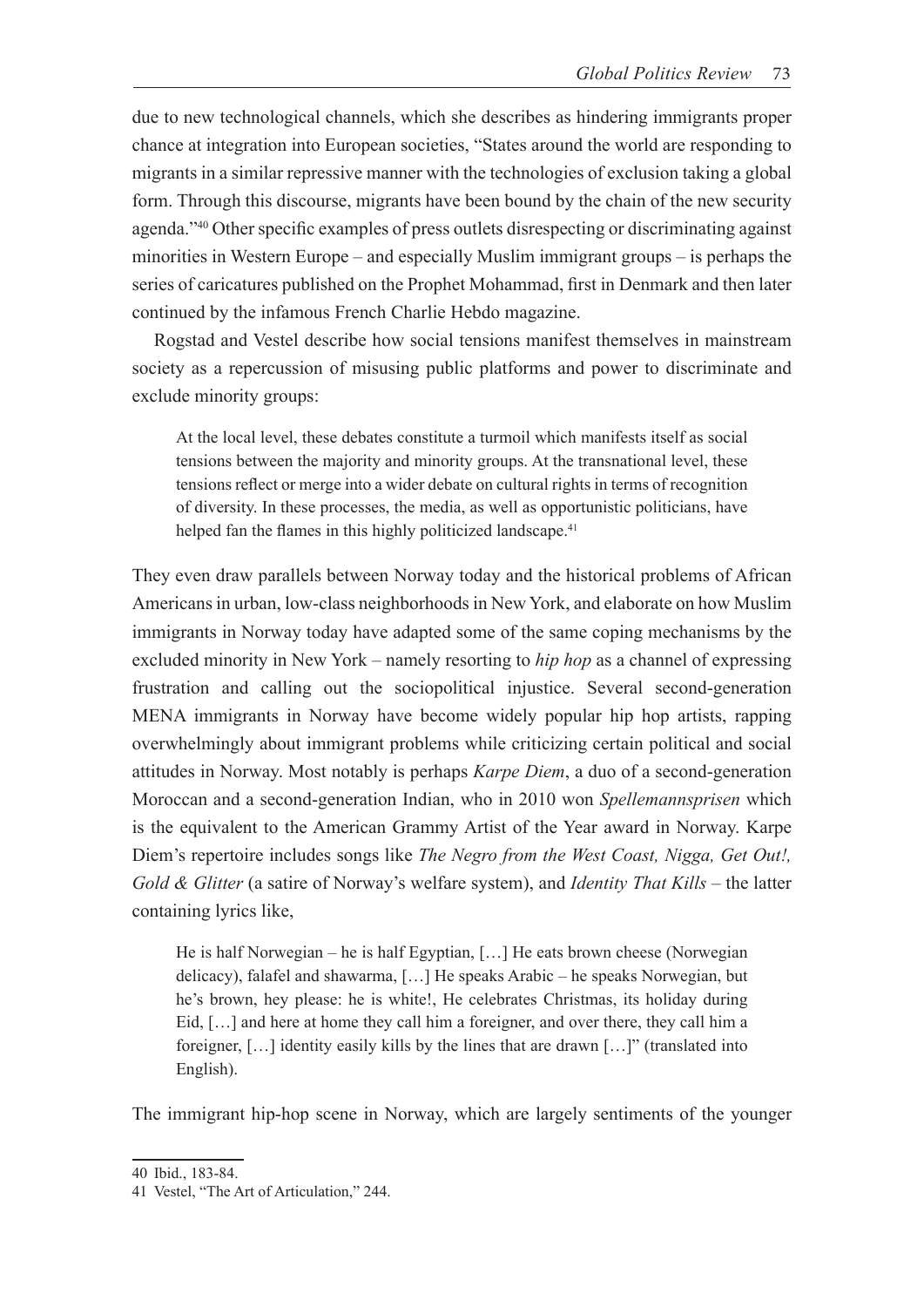MENA immigrants, and the second-generation, manifests the common feelings being discriminated against or excluded by the Norwegian mainstream society. In regards to the media picture, it is worth noting how these first or second generation immigrant rap and hip hop artists have been able to take advantage of the already established spotlight on the MENA immigrant group, and used this public outlet to vent and voice their frustrations against the mainstream. They often include lyrics to set the record straight regarding stereotypes and their tired sentiments of discrimination and racism.

Alimahomed describes a similar current scenario in the United States, of the first second-generation of MENA immigrants, having already integrated into the mainstream where they were born, but still being severely hindered by the predisposition of prejudice towards them. She coins this *Generation Islam*. "This research concludes that Generation Islam has embraced a nonwhite stance in relation to the onslaught of systemic racism they continue to endure in U.S. society.<sup>342</sup> As seen through the abovementioned rap lyrics and research findings by Rogstad and Vestel, second-generation MENA immigrants in Norway have often also taken this stance of distancing themselves from the mainstream society, as a response to the continuous discrimination towards the MENA immigrant group. "A vast literature details coping strategies and responses to racism and perceived discrimination, such as stress reactions like depression and withdrawal, drug use, flight into religion and aggression […] getting violent."<sup>43</sup> Fangen and Paasche explain how immigrants, whether first or second generation, conceptualize and act on being discriminated against in Norway. This can establish a connection between MENA immigrants being the most discriminated group in Norwegian society, and being overrepresented in criminal behavior.

### **Conclusion**

As seen in the rape statistics, an overrepresentation exists of African and Asian immigrant rape assailants in Norway. Moreover, according to the Central Norwegian Statistics Bureau, Statistics Norway, there is a higher prevalence of crime rates among immigrants specifically from MENA countries than for example Southeast Asia, or other regions in Africa and Asia. It is however important to keep stressing that the connection between increases in MENA immigrants and rape statistics, as is seemingly a main focus of many mainstream media outlets, political agendas and public discussions, these ratios are not higher in absolute numbers – only in relative ones. Put in context, the relative numbers are the result of dividing the numbers of MENA immigrants who are convicted of rape on the whole immigrant population they can be categorized in. There is, for example and in contrast, an overwhelmingly higher absolute number of rapes committed by the Norwegian-born population than any other migrant group. This disproves the commonly held view in Western Europe/Norway that the rise in rape cases – or the rape wave – is

<sup>42</sup> Sabrina Alimahomed, "'Generation Islam»: Arab American Muslims and Racial Politics after September 11," *Race/Ethnicity: Multidisciplinary Global Contexts* 4, no. 3 (2011): 395.

<sup>43</sup> Paasche, "Young Adults of Ethnic Minority Background on the Norwegian Labor Market," 611.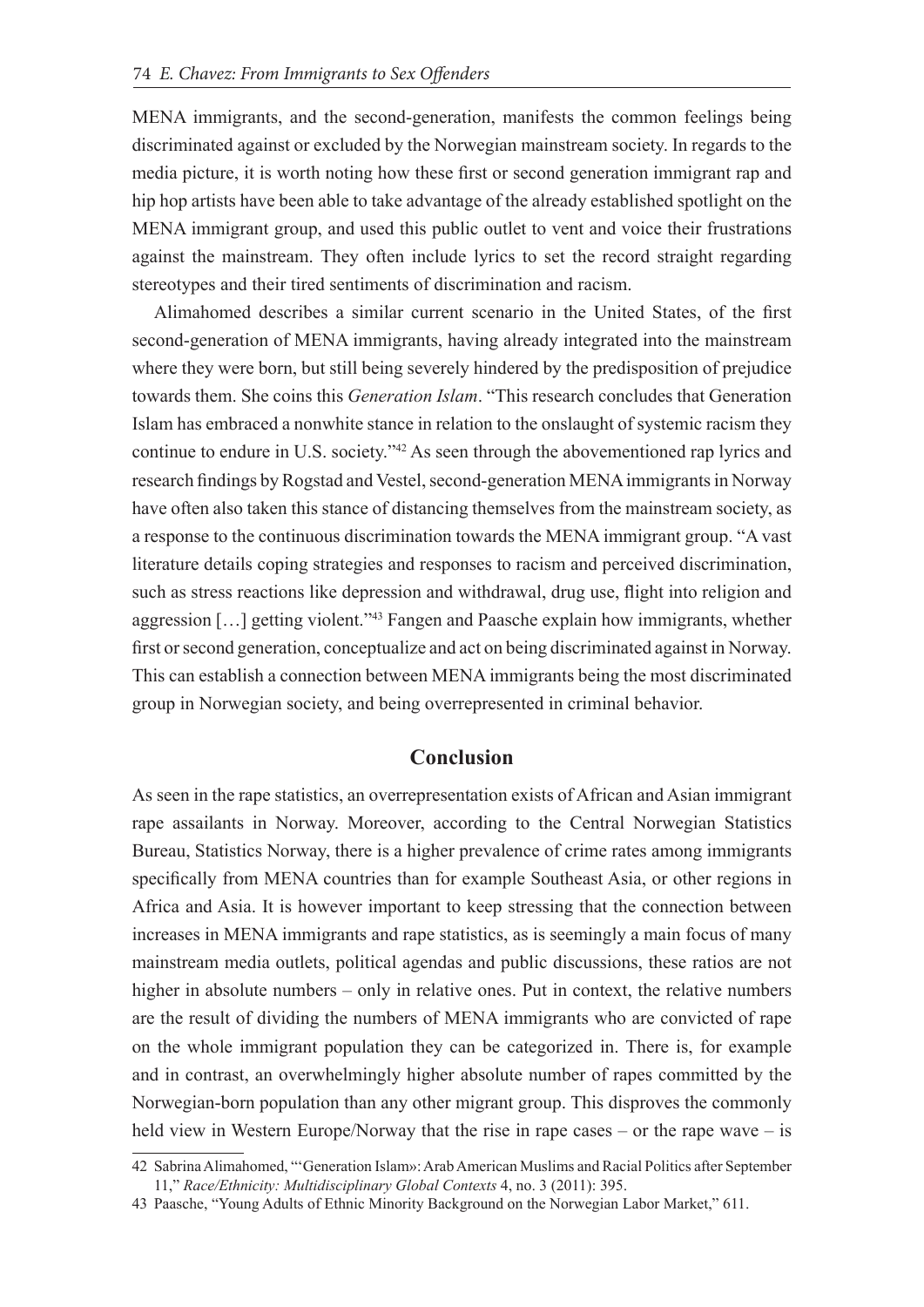primarily to be blamed on the MENA immigrant's influx to Western societies. Nonetheless, it is important to ask *why* does there exist a disproportionately large percentage of rape assailants from the category of MENA immigrants in Norway?

When trying to understand the reason for this overrepresentation, some important nuances have come to light that cannot be overlooked. First, there is the obvious cultural clash between sexual norms and gender roles between the predominantly patriarchal, conservative and Muslim regions, and the predominantly gender equal, liberal and secular Western Europe. Second, there is also an overwhelming feeling of society's discrimination and exclusion of the MENA immigrant community in Norway. This holds true for several other Western European countries as well. Even those who were born and raised in Norway to immigrant parents, testified being subject to a significant extent of discrimination in multiple layers of the society, as seen in the examples of labor market experiences, access to welfare system benefits, and so forth. Reactions to such discrimination, can be a trigger to violent behavior as outlined by Fangen and Paasche"<sup>44</sup> The authors echo this statement by generalizing from another study made about racism in the workplace in the United States,

Plumme and Slane (1996) found that, when comparing the coping behaviors of white and black Americans in stressful situations, the latter use significantly more emotion-focused strategies. This finding is generalizable to youth of ethnic minority background who experience much maltreatment as stemming from the customer's ethnic prejudice, thus making it more humiliating.45

If racism and discrimination is occurring, or any other kind of maltreatment towards an ethnic minority, it will often stir social tensions. Regardless if it is happening at the workplace, at a top-down level in society such as any kind of public platform, or at a bottom-up level such as mainstream's stereotypes and notions, it could provoke increased crime rates. This could be particularly relevant for rape crimes, as these crimes are often judged to be crimes in which the assailant seeks to exercise power or control<sup>46</sup> – a logical reaction to humiliation. Last, but not least, the media and political public discourse's frequent use of anti-immigrant rhetoric has also contributed greatly to shaping society's prejudice view on MENA immigrants. Even his Majesty King Harald of Norway acknowledged these social tensions when celebrating his twenty-fifth year on the throne in September of 2016, by feeling the need to specifically address Middle Eastern and North African immigrants and include them as part of the Norwegian mainstream society, "Norwegians have immigrated from Afghanistan, Pakistan, […], Somalia and Syria. […] Norwegians believe in God, Allah, everything and nothing. […] My greatest hope for Norway is that we will be able to take care of one another. […] That we will feel that we

<sup>44</sup> Ibid.

<sup>45</sup> Ibid., 618.

<sup>46</sup> Police/Kripos, "Voldtektssituasjonen I Norge 2015," 3.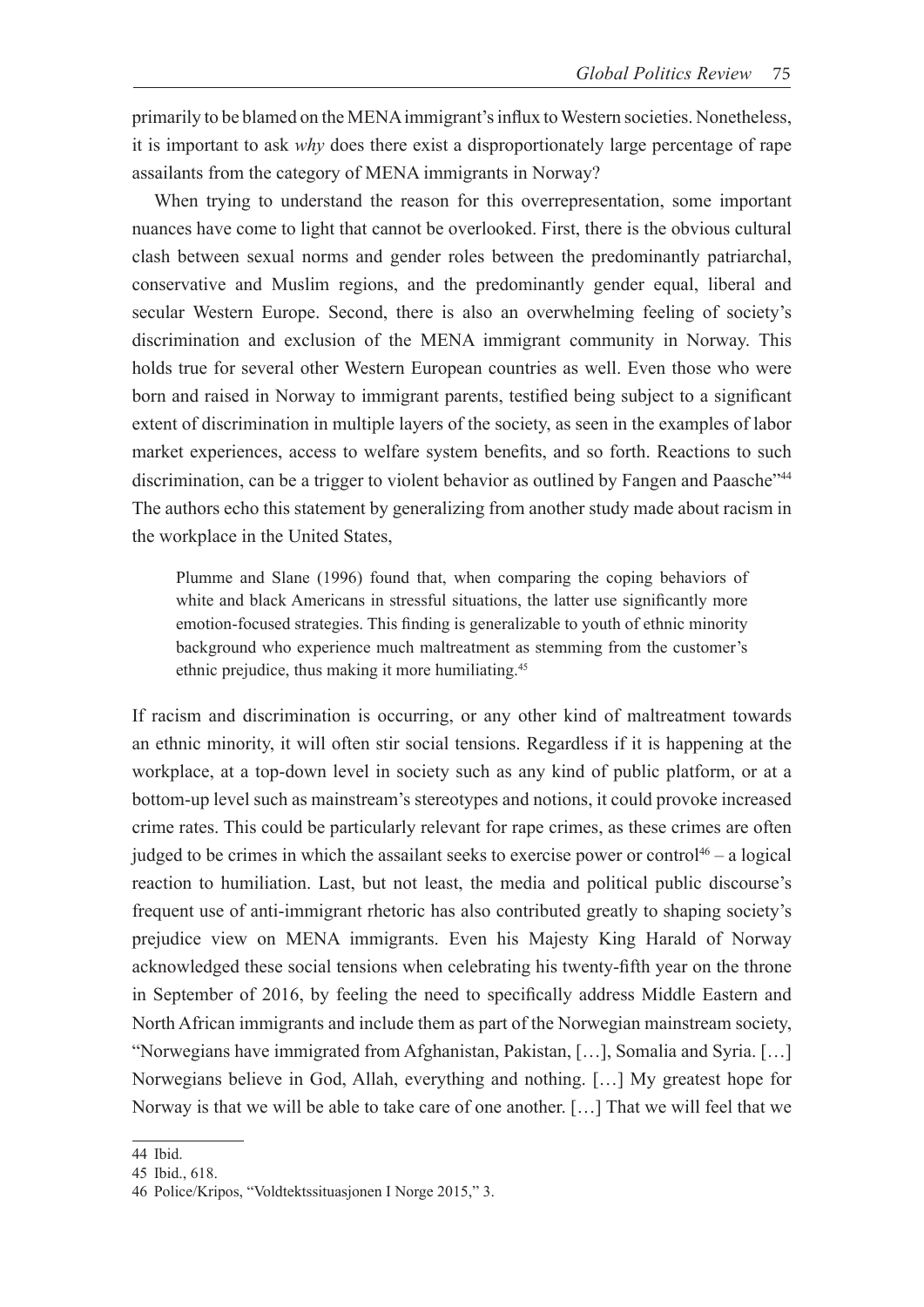#### are – despite our differences – *one people*."<sup>47</sup>

In conclusion, immigrants from MENA countries rape more than any other immigrant group and the Norwegian-born population based on relative, albeit not total numbers. A growing theory is that part of the reason for this goes beyond a simple response to the cultural clash they experience when arriving in Norway. Building off of the assessed immigrant theories on how coping strategies and responses to racism and discrimination are often stress reactions, such as aggression and violence, it can be argued that part of the reason as to why specifically MENA immigrant communities have higher percentages in committing rape is that they are the most discriminated immigrant group, and should accordingly have much higher rates of stress reactions as a response to that discrimination. Also as outlined above, this theory especially applies to rape crimes, since rape is widely considered to be a crime in which the assailant has a need to exercise and abuse power over another individual. To reiterate, Norway today is failing to successfully integrate MENA immigrants, more than any other immigrant group, both on a higher political and lower societal level. If MENA immigrants can get more stability in terms of employment, less discrimination in the workplace and in other layers of society – needed from top-down and bottom-up channels – perhaps they can experience a stronger sense of belonging. To reiterate, significant investments must be made to facilitate and improve the integration of MENA immigrants. If necessary attention and efforts are drawn towards eliminating the sense of discrimination and exclusion in their immigrant experience, overrepresentation in crime rates and rape for MENA immigrants in Norway should significantly drop.

<sup>47</sup> Nicole Puglise and Jon Henley, "King of Norway Reigns on Facebook after Diversity Speech," *The Guardian,* September 7, 2016, https://www.theguardian.com/world/2016/sep/06/king-harald-norwaydiversity-speech.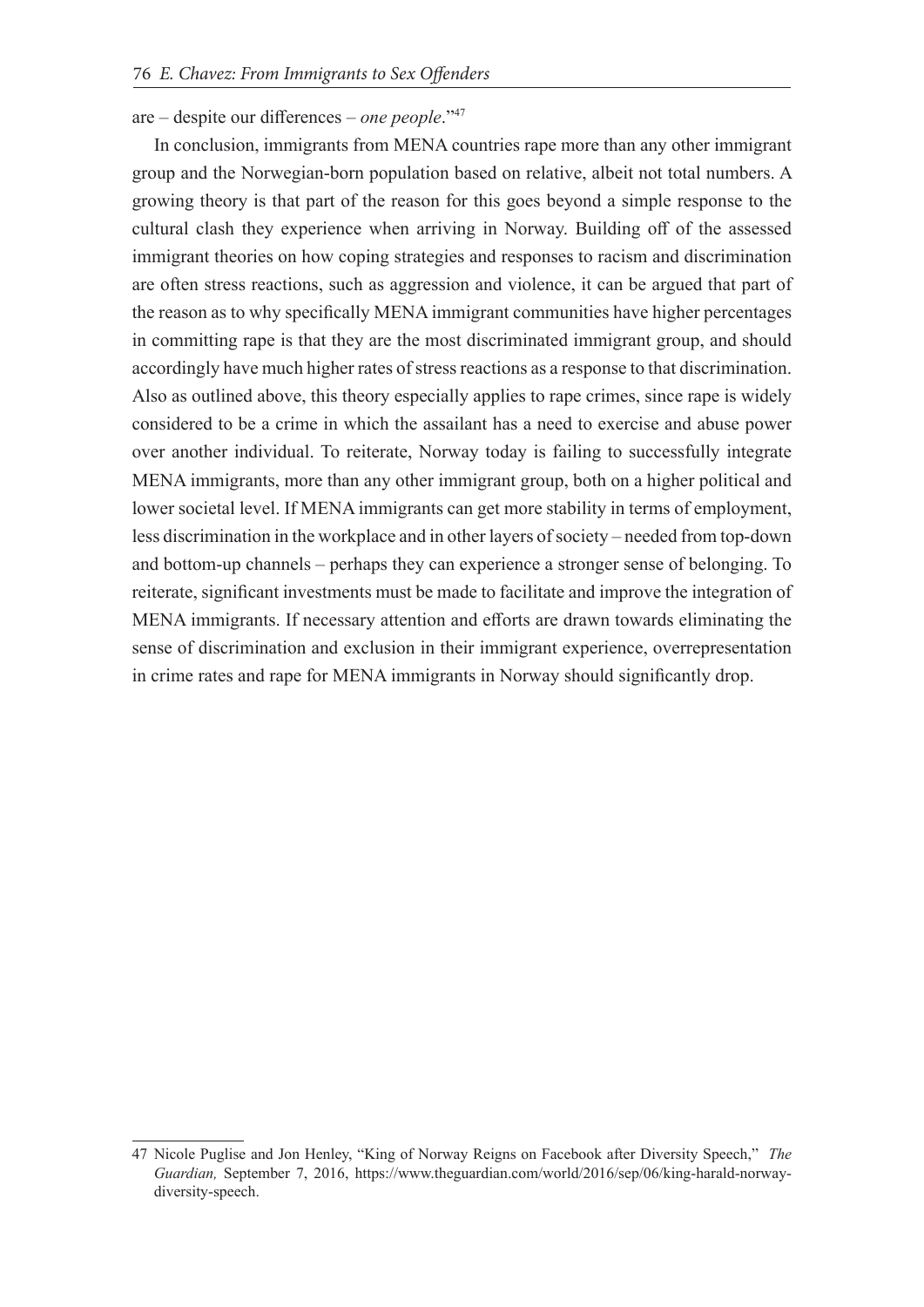#### **BIBLIOGRAPHY**

- Ahmadi, Nader. "Migration Challenges Views on Sexuality." *Ethnic and Racial Studies* 26, no. 4 (2003): 684-706.
- Alden-Falconer, Jake. "Refugees to Be Given Lessons in 'Western Sexual Norms' in Norway." *Independent*, January 9, 2016. http://www.independent.co.uk/news/world/europe/ norway-refugees-given-classes-on-sexual-norms-a6803666.html.
- Alimahomed, Sabrina. "'Generation Islam': Arab American Muslims and Racial Politics after September 11." *Race/Ethnicity: Multidisciplinary Global Contexts* 4, no. 3 (2011): 381- 97.
- Anja Emilie Kruse, John-Filip Standmoen and Kristin Skjørten. "Menn Som Har Begått Voldtekt - En Kunnskapsstatus (Men Who Have Raped - a Knowledge Status)." Nasjonalt kunnskapssenter om vold og traumatisk stress (National Research Center on violence and traumatic stress), 2013.
- Fekete, Liz. "Enlightened Fundamentalism? Immigration, Feminism and the Right." *Race & Class* 48, no. 2 (2006): 1-22.
- Henley, Nicole Puglise and Jon. "King of Norway Reigns on Facebook after Diversity Speech." *The Guardian,* September 7, 2016. https://www.theguardian.com/world/2016/sep/06/ king-harald-norway-diversity-speech.
- Higgins, Andrew. "Norway Offers Migrants a Lesson in How to Treat Women." *New York Times*, December 19, 2015. http://mobile.nytimes.com/2015/12/20/world/europe/norway-offersmigrants-a-lesson-in-how-to-treat-women.html?referer& r=0.
- Hjemdal, Siri Thoresen and Ole Kristian. "Vold Og Voldtekt I Norge: En Nasjonal Forekomststudie Av Vold I Et Livsløpsperspektiv (Violence and Rape in Norway: A National Study on Violence During a Lifetime)." Nasjonalt Kunnskapssenter om vold og traumatisk stress (National Research Center on violence and traumatic stress), 2014.
- Ibrahim, Maggie. "The Securitization of Migration: A Racial Discourse." *International Migration*  43, no. 5 (2005): 163-87.
- Karlsen, Rita. "2015: Voldtektssituasjonen I Norge (2015: The Rape Situation in Norway)." *Human Rights Service,* April 20, 2016. https://www.rights.no/2016/04/2015-voldtektssituasjoneni-norge/.
- Lampen, Claire. "#Rapefugees Trending on Twitter after Cologne Nye Attacks." *Mic*, January 7, 2016. https://mic.com/articles/132020/rapefugees-trending-on-twitter-after-cologne-nyeattacks-and-the-rhetoric-is-spreading - .qoccdCIuY.

Mossin, Bjørn Åge. "Voldtektsbølge I Mediene: Ny Politirapport Viser Sterk Sammenheng